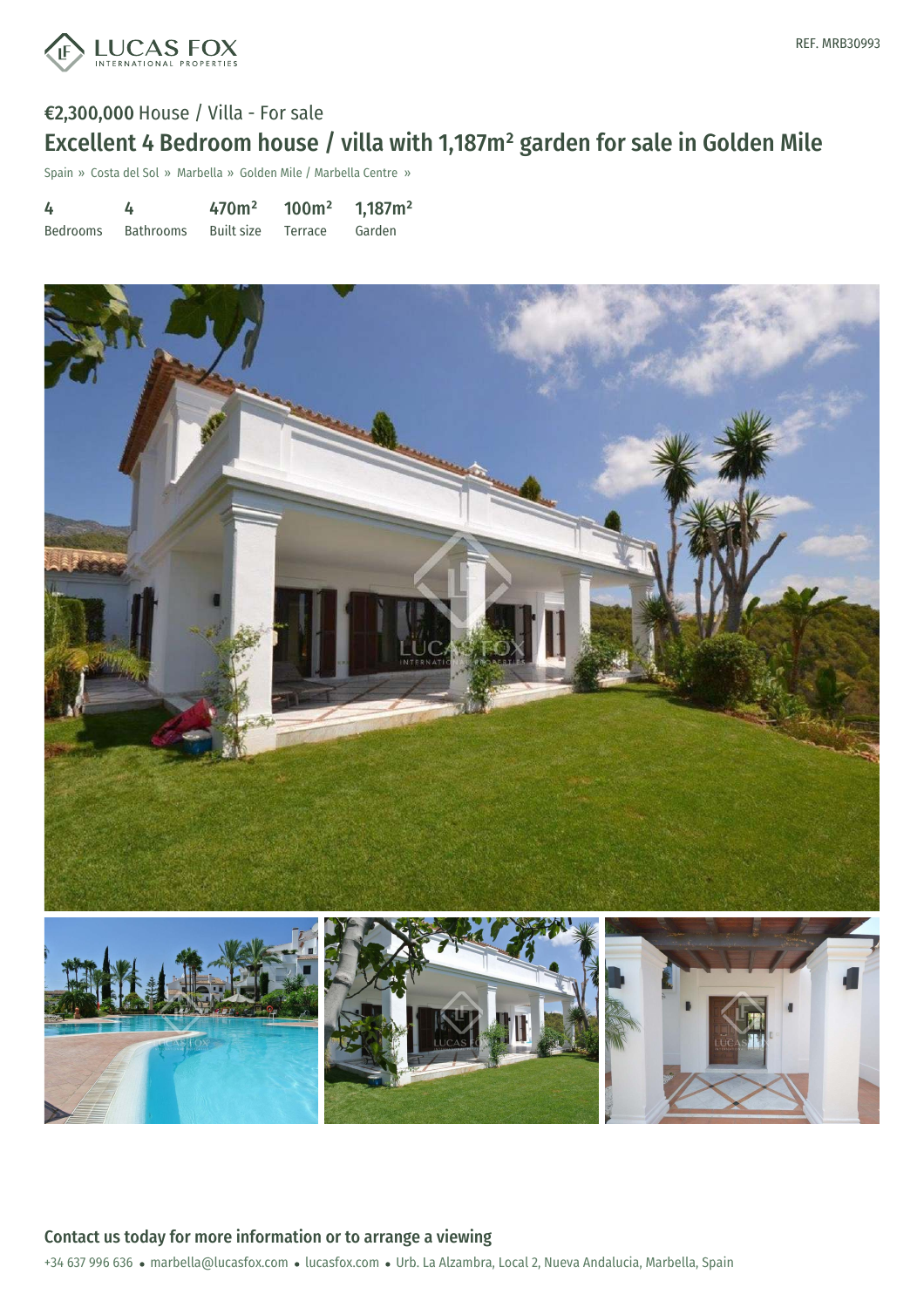

## €2,300,000 House / Villa - For sale Excellent 4 Bedroom house / villa with 1,187m² garden for sale in Golden Mile

Spain » Costa del Sol » Marbella » Golden Mile / Marbella Centre »

| 4        |           | 470 <sup>m²</sup>  | 100m <sup>2</sup> | 1,187m <sup>2</sup> |
|----------|-----------|--------------------|-------------------|---------------------|
| Bedrooms | Bathrooms | Built size Terrace |                   | Garden              |

#### OVERVIEW

## Stunning family villa in the prestigious area of Monte Paraiso Country Club, Marbella Golden Mile, located at Sierra Blanca , and just a few minutes drive from Marbella center, shops, restaurants, the beach and Puerto Banus.

The property comprises, on the main floor: an entrance hall, large living room with fireplace, dining room, guest toilet, kitchen with central island and a large terrace facing south with lounge and dining area. Also on the main floor there are two bedrooms with en-suite bathrooms and fitted wardrobes, one with access to the main terrace.

The spacious master bedroom occupies the entire upper floor and features a dressing area, bathroom with shower and jacuzzi tub and a south facing terrace overlooking the sea.

The ground floor consists of the fourth bedroom with en-suite bathroom, with fitted wardrobes, garage for 3-4 cars, laundry room, engine room and storage room.

In addition the villa benefits from a private pool, private garden with automatic irrigation, underfloor heating, hot / cold A / C, satellite TV, and alarm system.

Complex closed gated security 24hrs, two swimming pools and lush gardens.



[lucasfox.com/go/mrb30993](https://www.lucasfox.com/go/mrb30993) Terrace